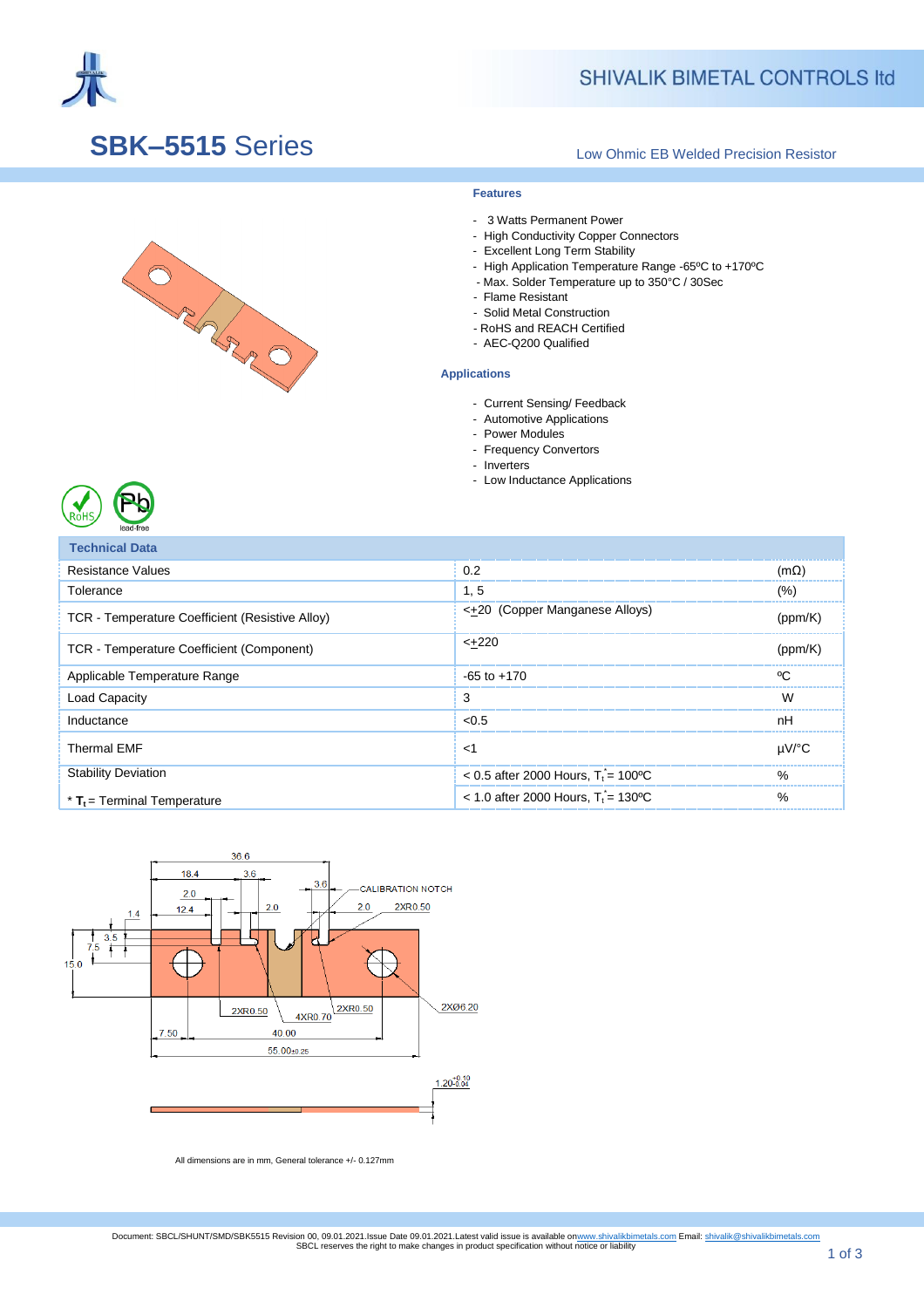

# **SBK – 5515**Series

Low Ohmic EB Welded Precision Resistor



### **Performance:**

| <b>Type of Test</b>                | <b>Reference STD</b>       | <b>Test Specifications</b>                                    | <b>Acceptance Criteria</b>               |
|------------------------------------|----------------------------|---------------------------------------------------------------|------------------------------------------|
| <b>High Temperature Exposure</b>   | MIL-STD-202 Method 108     | 1000Hrs. @ T=170°C.Unpowered.                                 | $\Delta$ R +/-1%                         |
| <b>Temperature Cycling</b>         | JESD22 Method JA-104       | -55°C to 150°C, 1000Cycles, 30Mins at each extreme            | ΔR +/-0.5%                               |
| <b>Biased Humidity</b>             | MIL-STD-202 Method 103     | 85°C & 85RH with 10% operating power, 1000Hrs                 | $\Delta$ R +/-0.5%                       |
| Operational Life                   | MIL-STD-202 Method 108     | 125°C at rated power, 1000Hrs                                 | ΔR +/-1%                                 |
| <b>External Visual</b>             | MIL-STD-883 Method<br>2009 | Visual inspection                                             | Visual                                   |
| <b>Physical Dimension</b>          | JESD22 Method JB-100       | Dimensional inspection as per SBCL Specifications             | Shall confirm within tolerance<br>limits |
| Resistance to Solvents             | MIL-STD-202 Method 215     | Clean with Aqueous chemical                                   | Marking shall be legible                 |
| <b>Mechanical Shock</b>            | MIL-STD-202 Method 213     | 100g for 6ms, Half sine                                       | $AR +1.0.2\%$                            |
| Vibration                          | MIL-STD-202 Method 204     | 5g for 20Mins, 12 cycles each of 3 orientations.10-<br>2000Hz | ΔR +/-0.2%                               |
| Resistance to Soldering Heat       | MIL-STD-202 Method 210     | Solder Temp. 260°C, Time 10Secs                               | $AR + -0.5%$                             |
| Solderability                      | J-STD-002                  | As per J-STD-002                                              | >95% Coverage in 10x<br>Magnification    |
| <b>Electrical Characterization</b> | User Spec.                 | Resistance as defined                                         | Shall confirm within tolerance<br>limits |
| Short Time Over Load               |                            | 5x Rated Power for 5Secs                                      | $AR +1.1\%$                              |
| Low Temperature Storage            |                            | -65°C for 24Hrs                                               | ΔR +/-0.2%                               |

### **Packing:**

- **100 Pieces vacuum packed in plastic bags**
- **Customised tray packing available on request**
- **Tube packing available on request**